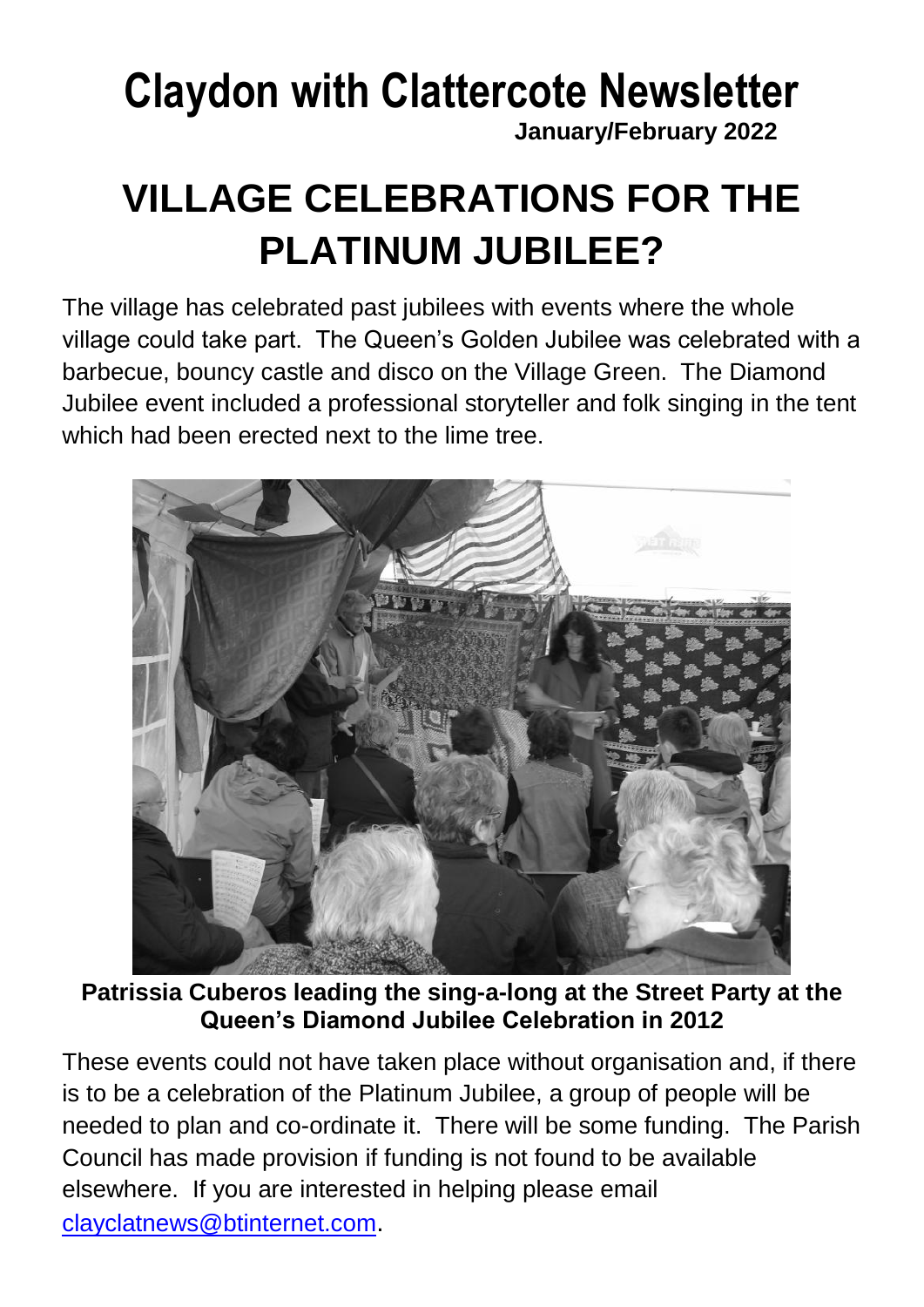### **MARINA APPEAL**

An appeal against the decision to refuse the Planning Application for a marina at Glebe Farm was submitted at an inconvenient time for residents to respond. The final date for submission of responses was  $13<sup>th</sup>$  Jan. Nevertheless several responses have been submitted in opposition to the appeal including a letter from professionals DLP Planning Ltd on behalf of the Parish Council.

The rambling appeal document cited the support that the original application had received: from the Case Officer at Cherwell District Council (CDC), Oxfordshire County Council (OCC) Highways Dept, the Canal and Rivers Trust and even a letter from Cropredy School expressing interest at the educational possibilities.

No date has yet been set for the decision.

### **FOOD WASTE COLLECTIONS**

The weekly food waste collections are now due to commence from 1<sup>st</sup> March. The new silver 23 litre outdoor food waste caddies will be delivered to the village in mid- February.

## **DOG WALKING IN MANOR PARK**

Many dog walkers use Manor Park as part of a circular route through to Crossing Lane and then return along Main Street. However, the open plan aspect of the gardens in Manor Park makes them very attractive to dogs.

If dog owners do not exercise a firm hold on the lead, dogs will freely wander across the lawns and sometimes foul the gardens. This includes urinating on the flowers and shrubs which causes lasting damage.

Several residents of Manor Park request that dog owners keep their dogs to the path and clean up after them.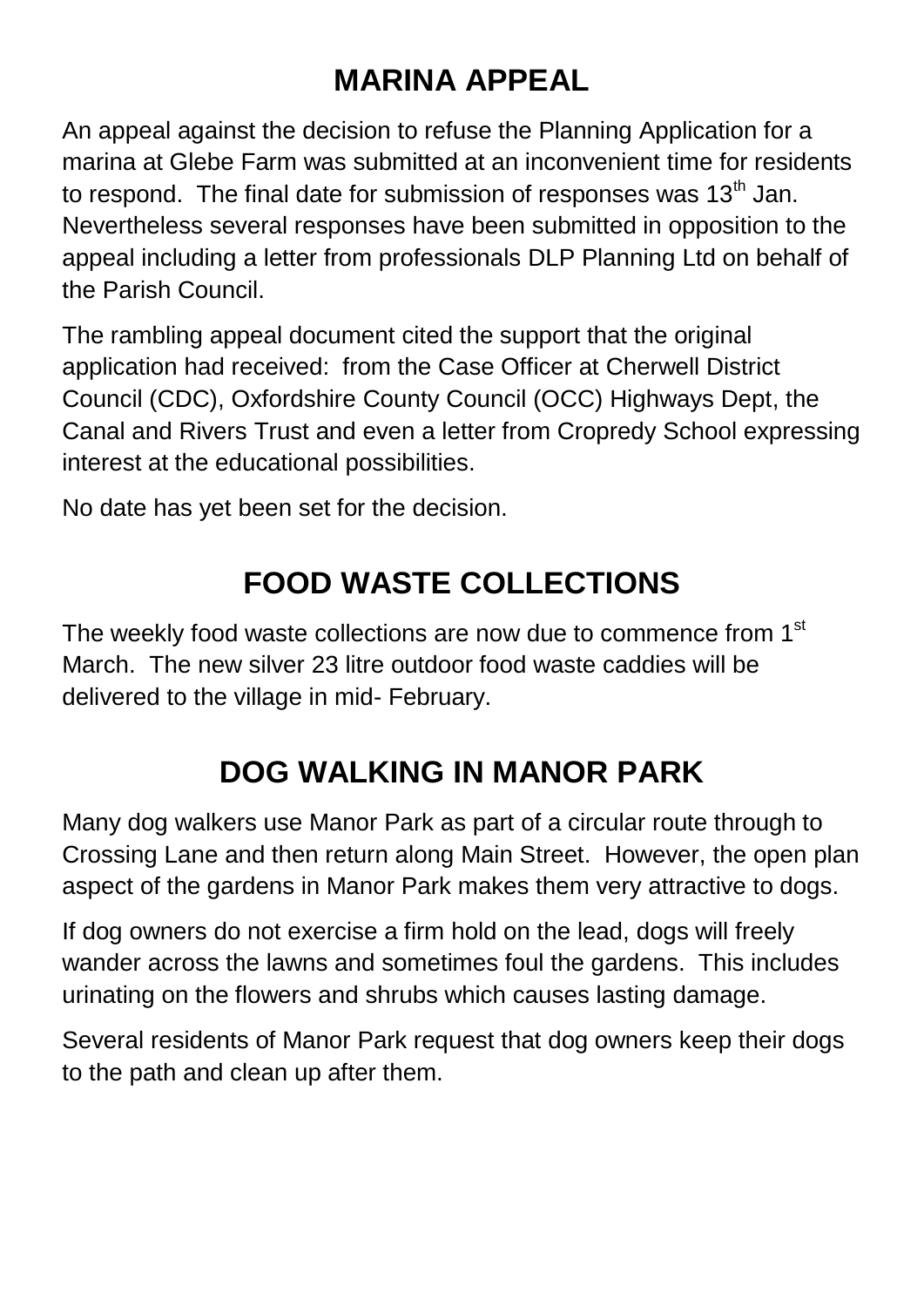# **OTHER PARISH COUNCIL NEWS**

At the Parish Council Meeting on 13<sup>th</sup> January, which was attended by District Councillor Phil Chapman, the following further items were discussed:

#### **PARISH COUNCILLOR VACANCY**

Notices have been posted on the Village Notice board, the Village Website and the Village Facebook but there have been no applicants to date. Contrary to expectations there will not be a Parish Council Election this year.

#### **CLERK VACANCY/RESPONSIBLE FINANCIAL OFFICER (RFO)**

There has been no response to emails inviting clerks of other local Parish Councils who also live in the area to apply for the position.

#### **DAMAGE TO VILLAGE GREEN**

It was agreed that posts at the edge of the track, rather than just kerbs, would prevent car parking on the grass. The grass also needs to be restored in the area affected by parking.

#### **NEGLECTED SECOND HOMES**

There had been no response to Cllr Jones' letter to Victoria Prentis MP. Cllr Reynolds had obtained a response from the District Council, promising that the owner of the Old School House would agree a plan of action to bring the home into use. In response to a query from the public, Cllr Chapman confirmed that Environmental Health had visited some time ago, but found no evidence of vermin.

#### **PLANNING**

The letter to be drafted to the Head of the Planning Department, stating the Parish Council's concerns regarding the mobile home at High Furlong Farm remains outstanding.

#### **COUNTY COUNCIL NEWS**

Councillor Chapman reported that OCC contractors are now responsible for statutory parking fines and are now very evident in Banbury.

#### **DISTRICT COUNCIL NEWS**

Cllr Chapman reported that fines for not clearing dog poo have increased in line with other councils.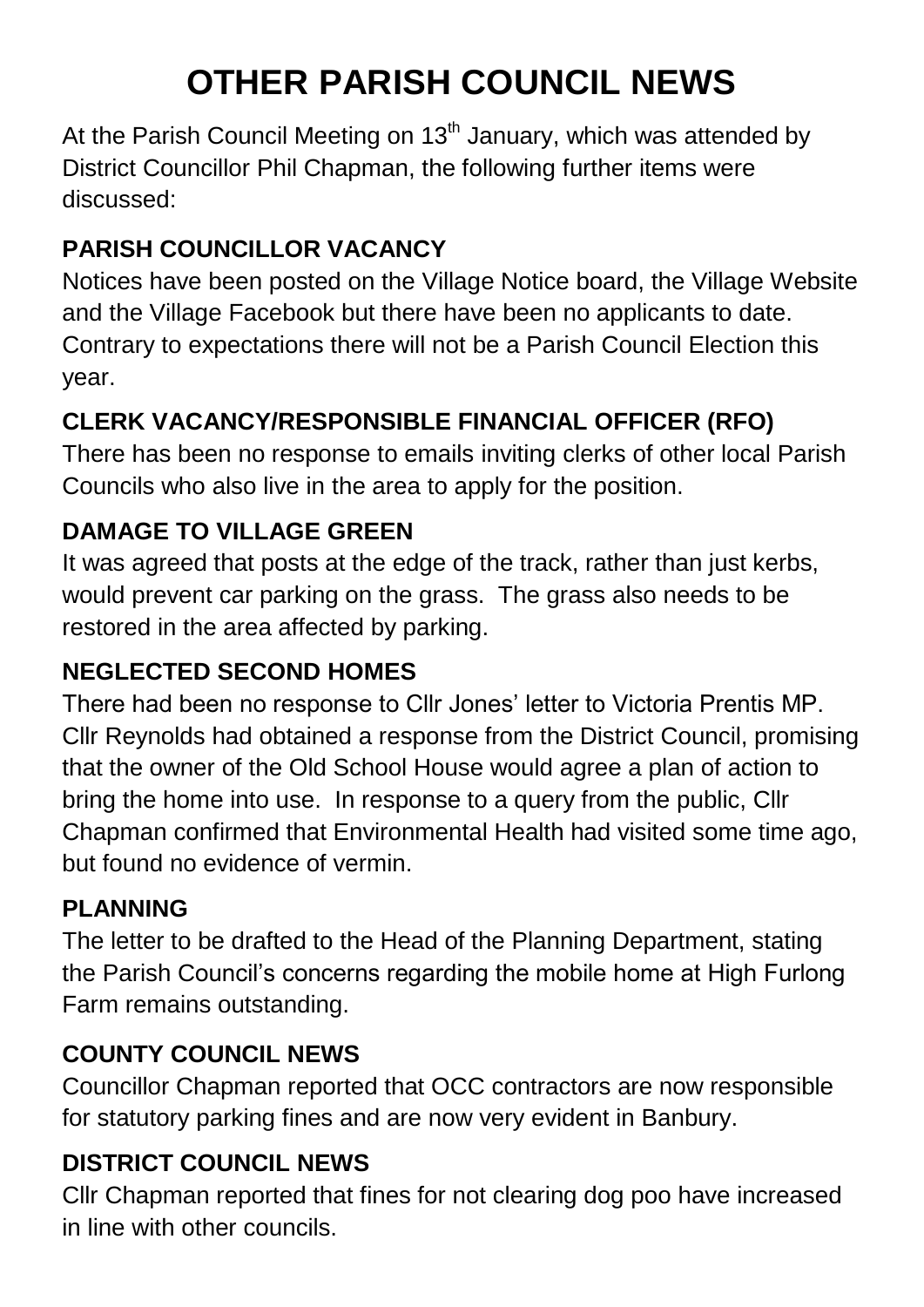#### **LITTER PICK**

Following a request from a young parishioner, the Parish Council will discuss arrangements for a litter pick at the March meeting.

#### **HEAVY TRAFFIC ON BODDINGTON ROAD**

In response to a parishioner request for a 'No Works Traffic' sign on Boddington Road due to a large increase in traffic, including heavy lorries Cllrs Denham and Ames had both attempted to contact the HS2 management in the area but with no success so far. They resolved to keep trying.

#### **BLUE BRICK PATH**

Cllr Denham met Nick Watson from OCC Highways three years ago when it was promised that work would be done on the Blue Brick Path, but nothing happened. Following an email Nick Watson has promised to revisit the village and meet Cllr Denham to discuss the work**.**

#### **PLAY AREA/PLAYING FIELD**

Cllr Ames agreed to resolve the play area inspection issues, including the replacement of the toddler swing seat. A parishioner complained that her dog had become caught in the goal net and struggled so much that it took some time to free it. Another parishioner with connections to an amateur football team offered to enquire if any old but still usable nets were available.

#### **BUDGET**

It was agreed to extend the scope of the budget to include the Village Christmas Tree, the separation of the track from the Village Green, the repair of the Bus Shelter Roof, the Platinum Jubilee and the Garden Bins for the Playing Field. The reserves for repair of the Village Green Wall were increased and an amount was included in reserves for professional fees. This resulted in a budget for 2022-23 of £13,620.

#### **VILLAGE PRECEPT**

The precept (ie the Claydon portion of the Council Tax) was set at £10,958.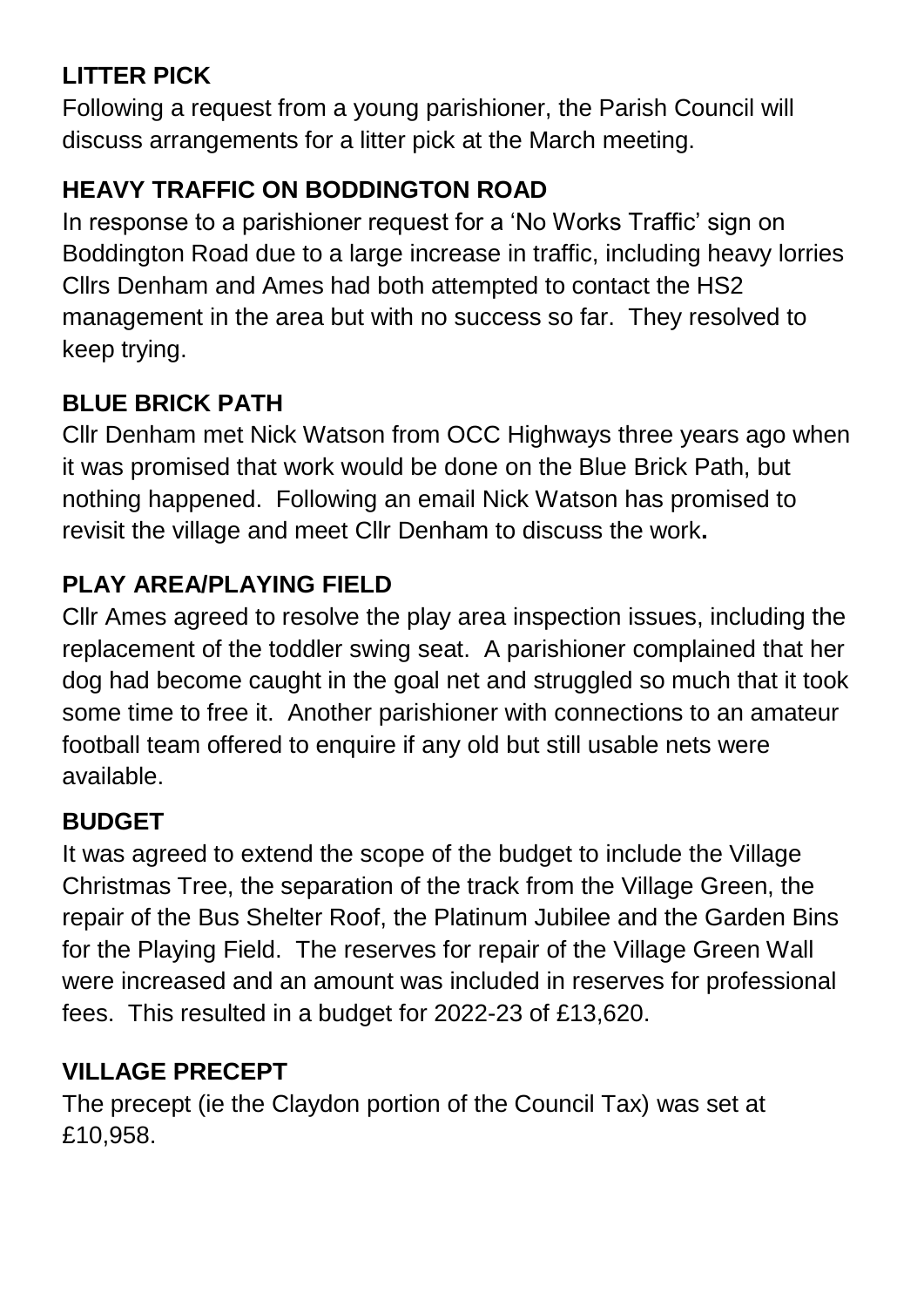**Obituary**

# **SYLVIA INGRAM**

**4 th April 1945 – 12th December 2021**



Sylvia Mary Ingram was born on the  $4<sup>th</sup>$  April 1945 to parents Frederick and Frances and was sister to Ron and Barbara. The family lived at Danbrook Road, Streatham, London.

Unfortunately Frederick passed away before she was approximately 10 years old, and Sylvia was sent to boarding school. This could have been the underlying cause of her developing type 1 Diabetes as a result of pneumonia.

Sylvia valued friendships and she met her best friend Margaret Broadway, who now lives in Australia, when they were both 18 years old where they worked at Waites Builders in London. Their friendship continued through the years and Margaret caught up with Sylvia and family on her recent visit to England.

Sylvia was a bubbly girl, she enjoyed riding on the back of her late brother Ron's motorbike; with her Mum sitting in the side car, and Sylvia would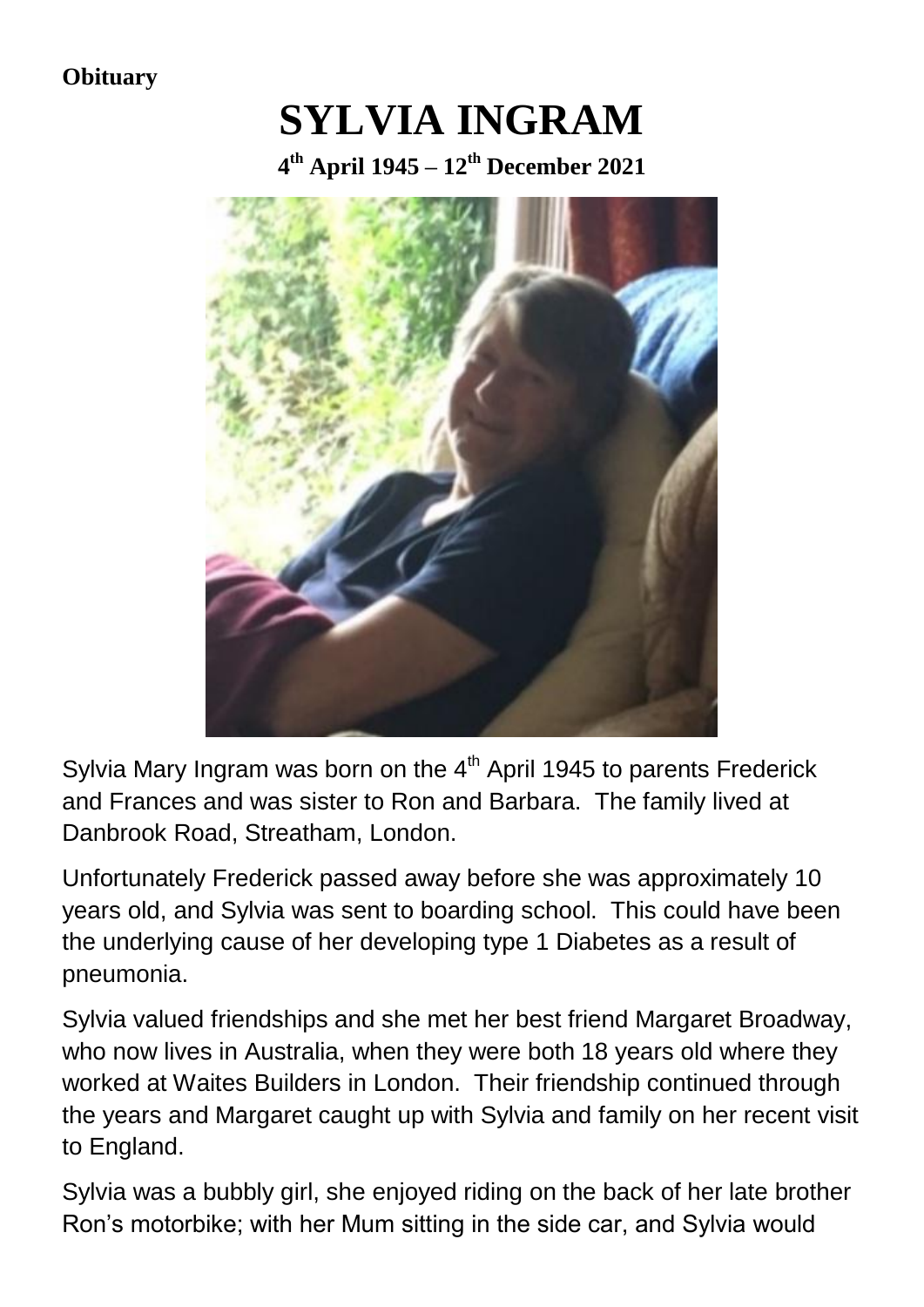read a map to navigate on trips out when needed. She met Robert through her brother, as they were both interested in cars and motorbikes in their teenage years. Robert's 'Uncle Charlie' used to play football and cricket with Sylvia's dad.

Sylvia & Robert married on the 27 Feb 1965 at Wandsworth Registry Office, the marriage lasted for 56 years. They moved from London to High Wycombe, where they raised their two children Steven & Susan.

Due to Sylvia's diabetes, it was necessary for her to give birth by Caesarean section This resulted in Sylvia receiving a visit from the Queen while on a visit to King's College Hospital in London, when she was pregnant with Steven.



Sylvia returned to work at Dowty Electronics – Loudwater when her children were still young (Steven 7 yrs old and Susan 4 yrs old). She walked there daily, and sometimes returned home at lunchtime to check that the children were okay (in their teenage years). She was highly regarded and loved by her work colleagues, and their appreciation was shown at Christmas times, when she received wine and other gifts. Sylvia was also appreciated for all her hard work by her employers and Community services which she supported, such as the Scouts, Steven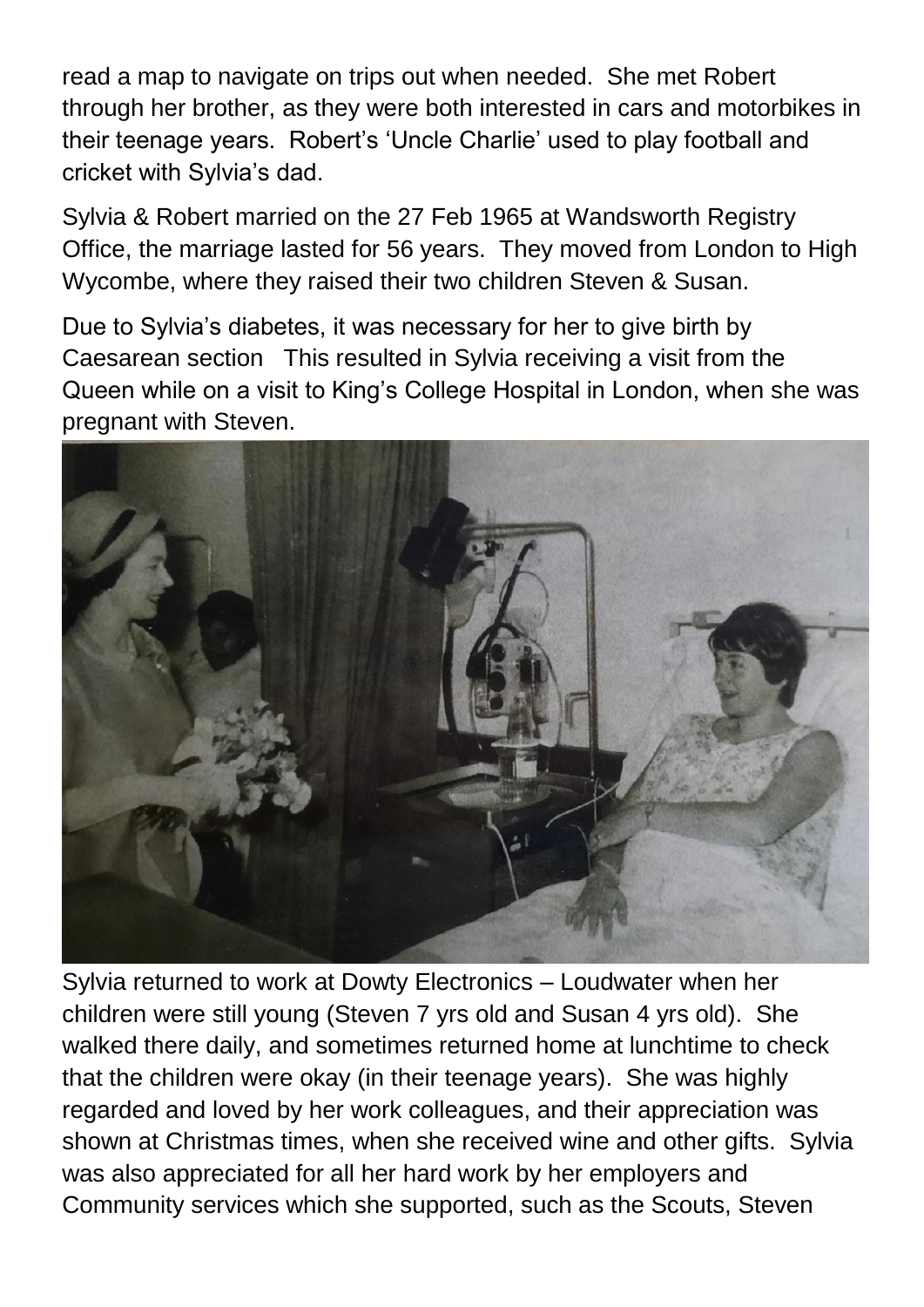having attended in his younger years. This was recognised by a 'Scouts thank you' brooch.

Sylvia later bought a car to help with trips with the children, a Morris Minor which she called 'Matilda'; this was quite an experience for her at the time using semaphore indicators which flicked up and down. Sylvia was very thoughtful, very patient and the best navigator, for family holidays, and in helping Susan when she needed to travel to her RAF posting at Royal Hospital Hasler in Portsmouth, before she owned a Sat Nav.

Sylvia and Bob moved to Claydon in the late 1990s, and, due to her volunteering, Sylvia became a well-loved member of the village. She was more affectionately known as "Monty's Mum", Monty being her beloved Standard Poodle. She had a deep knowledge in flower arranging, which provided a pleasurable experience for all church goers at Easter, Remembrance Days and at Christmas church services in Claydon.

Sylvia was a founder member of the Claydon Jubilee Group which began its existence at the Queen's Golden Jubilee. It started with an afternoon tea on the Jubilee Weekend for the older members of the community and then evolved into monthly coffee mornings which ran uninterrupted until the lockdown in March 2020. The group's activities also extended to taking part in fetes, and running bazaars and raffles. Sylvias knitting skills were recognised and many of the village children now own one of her knitted dolls. The baking should not be forgotten, including the amazing Cherry Cakes.

Sylvia also joined the Parish Council and not long afterwards she took on the role of Chairman. Her commitment and determination overrode the Parish Clerk's recommendation to do nothing other than a letter of objection regarding the Planning Application for a marina which represented a direct threat to the village. Sylvia organised meetings where the plans could be displayed, giving the villagers as much information as possible on which to base their objections.

Sylvia's ongoing health issues increased in later years, and her family would like to thank the villagers who provided support with dog walking and shopping. They would also like to thank villagers for their condolences and those who attended Sylvia's funeral on 10<sup>th</sup> January and made kind donations in her memory, raising £175 for Diabetes UK.